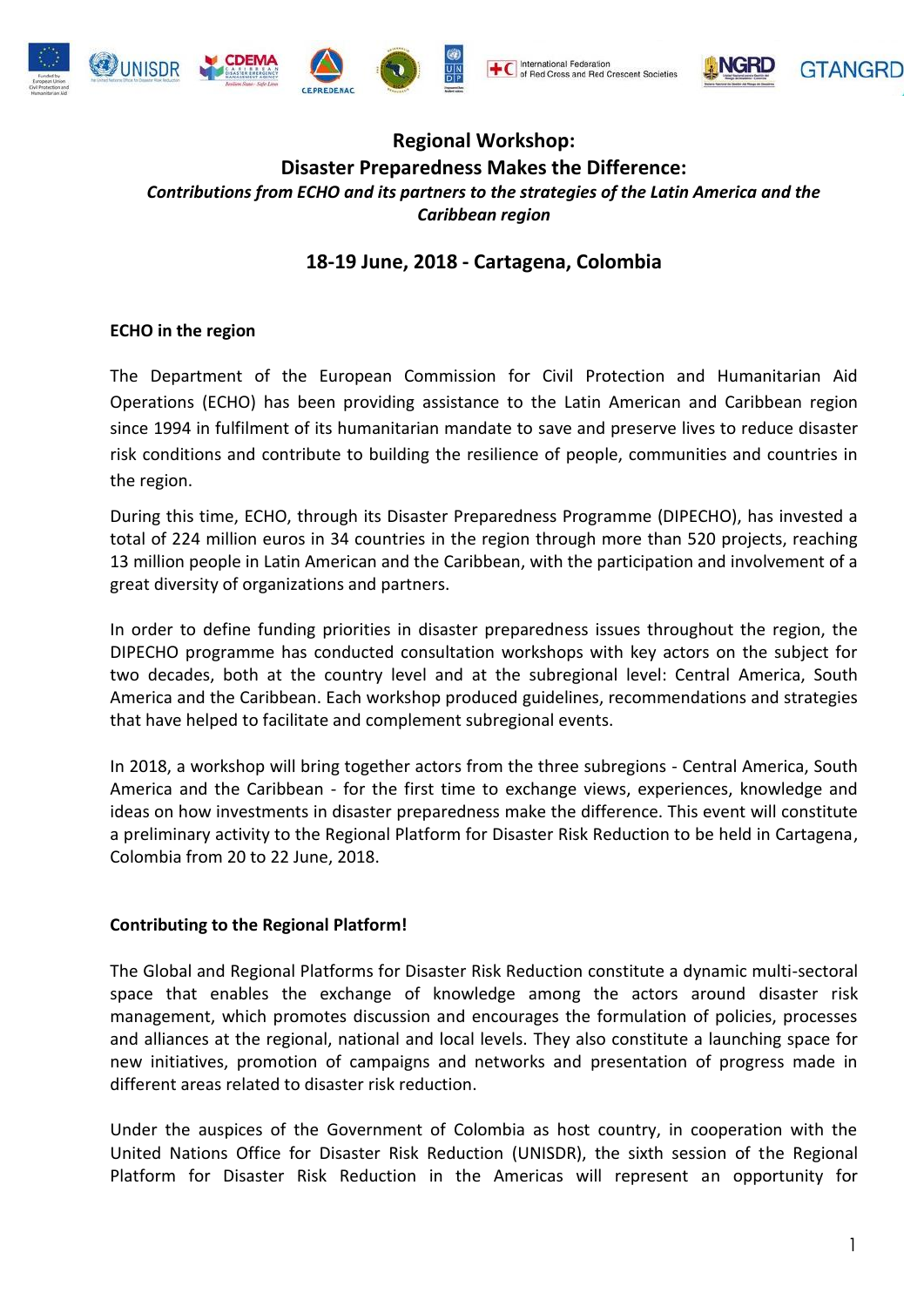







governments, the private sector, civil society and other actors in the Americas to exchange experiences regarding the implementation of the Regional Action Plan, approved in March 2017 in Montreal, Canada, as a support tool for the Americas in the implementation of the Sendai Framework for Disaster Risk Reduction 2015-2030 $^1$ .

The disaster preparedness projects supported by ECHO are aligned with the goals defined by the countries of the region (either national or regional) and contribute to the implementation of the Sendai Framework.

The realization of this workshop will promote exchanges and a synergistic environment that will foster communication about the expectations of these projects and about how international cooperation for disaster preparedness can provide an added value in increasing the capacity of community resilience to possible disasters. It is a space to share and promote knowledge and articulate a common, regional stance in preparation for the VI Regional Platform.

#### **Objective of the Workshop**

1

The main objective of this workshop is to illustrate how some preparedness actions (with or without ECHO funding) can make a difference in disaster´s response and early recovery. This is strategically important especially when funds are not unlimited, therefore requiring the optimization of disaster preparedness resources. Equally important is to show how these actions are integrated into the specific disaster risk management strategies (how disaster preparedness is aligned with national and or regional risk reduction actions).

The spirit of the workshop is to generate a debate on how best to communicate about investments and how to optimize cooperation assistance in general in this sector.

The workshop will not focus on presenting ECHO-funded project but on the presentation of evidence and expected accomplishments over the next 18 months.

Evidences may reflect a change in practice, or the use of now institutionalized tools, or a successful early action that help avoiding an emergency or contribute an effective response in one of the recent emergencies.

At the same time, this workshop will provide a space to present priorities by subregion that will guide the contribution of international cooperation. These priorities should be oriented towards actions that anticipate and/or facilitate a rapid response and recovery. These recommendations will be disseminated during the Regional Platform.

<sup>&</sup>lt;sup>1</sup> The Sendai Framework for Disaster Risk Reduction 2015-2030 was adopted by the Member States of the United Nations in 2015 and seeks to result in "the substantial reduction of disaster risk and loss in lives, livelihoods and health and in the economic, physical, social, cultural and environmental assets of persons, companies, communities and countries." Among other things, the Sendai Framework sets out 7 global goals and 4 priorities for action. As part of the follow-up process, the Open-ended Intergovernmental Expert Working Group on Indicators and Terminology relating to disaster risk reduction (OEIWG) recommended 38 indicators that respond to these global goals in its report that was approved by the General Assembly of the United Nations through Resolution A/RES/71/276 on 2 February, 2017.